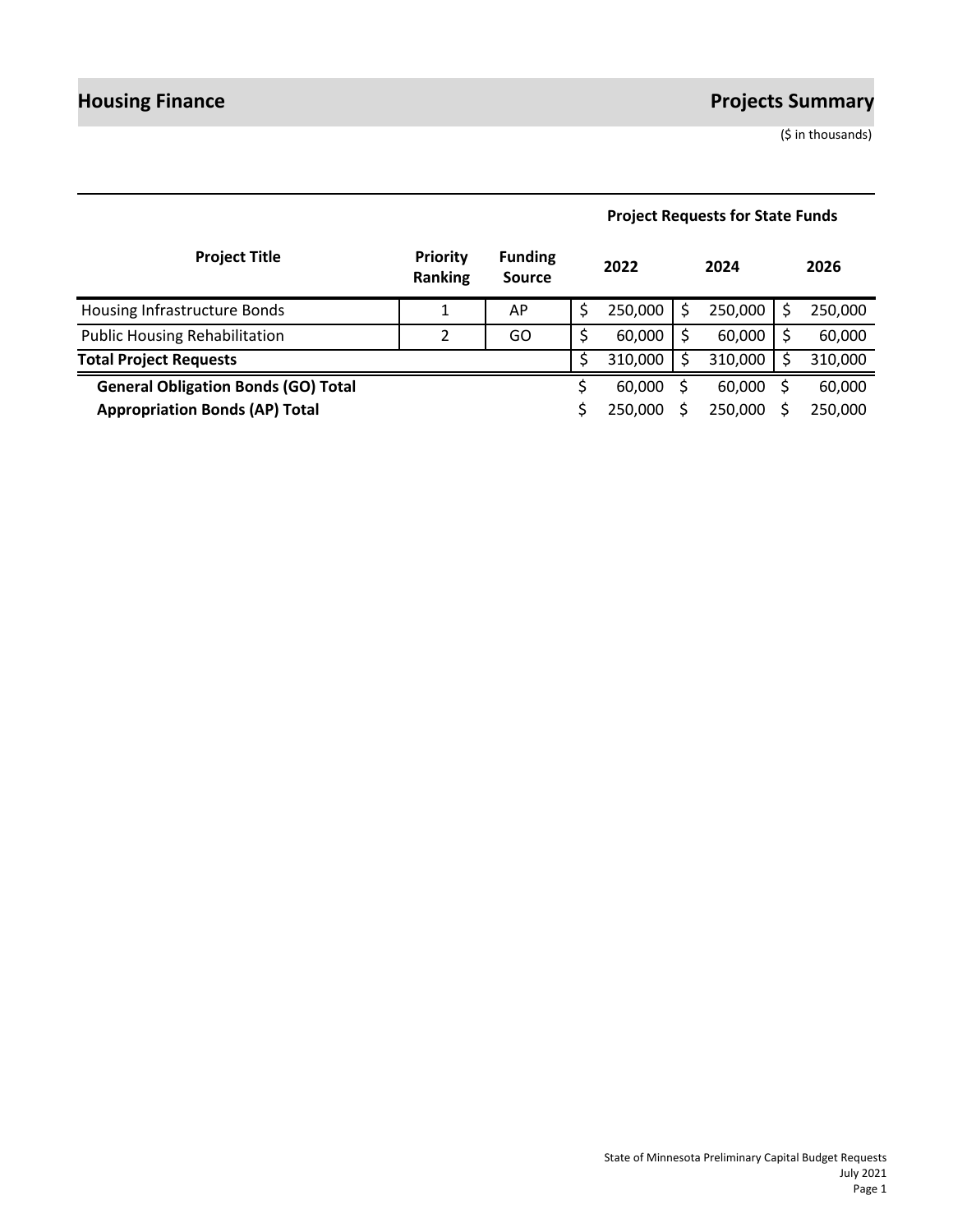# **Housing Finance Project Narrative**

(\$ in thousands)

#### **Housing Infrastructure Bonds**

| <b>AT A GLANCE</b>       |                                                                                                                                                                                                                                                                                  |  |  |  |
|--------------------------|----------------------------------------------------------------------------------------------------------------------------------------------------------------------------------------------------------------------------------------------------------------------------------|--|--|--|
| 2022 Request Amount:     | \$250,000                                                                                                                                                                                                                                                                        |  |  |  |
| <b>Priority Ranking:</b> |                                                                                                                                                                                                                                                                                  |  |  |  |
| <b>Project Summary:</b>  | Minnesota Housing requests debt service on \$250 million in Housing<br>Infrastructure Bonds (HIB). HIB proceeds finance loans or grants for single<br>family and rental housing development, with a priority on building<br>housing and serving families at lower income levels. |  |  |  |

#### **Project Description**

Housing Infrastructure Bonds (HIB) are the largest state source of capital for housing development. HIBs leverage local, federal and private investment and spur development that otherwise would not happen and provide critical financing to build new housing and preserve existing housing. The State has supported using appropriation bonds because over 95% of the housing in the state is privately owned and State GO bonds are limited to public ownership.

This request is for a general fund appropriation to pay the debt service on \$250 million in Housing Infrastructure Bond proceeds issued by Minnesota Housing. The proceeds will be used finance loans and grants awarded through competitive, statewide Request for Proposal processes to private forprofit and non-profit developers. The loans and grants are used for permanent supportive housing for people experiencing homelessness, the preservation of existing federally-assisted housing, single family/homeownership development including community land trusts, senior housing, and manufactured home communities. The following provides a brief summary of each use.

## **Supportive Housing**

A portion of the bond proceeds would be used to construct or acquire and rehabilitate properties for use as permanent supportive housing for households who are experiencing homelessness, including youth, veterans, those experiencing long-term homelessness, and for persons with disabilities or people who struggle with mental illness.

Permanent supportive housing is affordable rental housing with connections to services necessary to enable tenants to live in the community and improve their lives. Supportive housing creates housing stability for the lowest income households and households with service needs so they can address significant mental health challenges, chronic health conditions, substance abuse disorders, and other barriers to self-sufficiency. Housing stability and additional services help individuals and families complete school or training, get connected to programs, achieve employment and a place to call home.

## **Preservation**

The federal Section 8 program provides the largest portion of the privately owned, federally assisted rental housing in the state. Around thirty-one thousand (31,000) units were financed under this program. The privately owned Section 8 portfolio was developed primarily from the 1960s to the 1980s. In addition, Minnesota has thousands of units financed by U.S. Department of Agriculture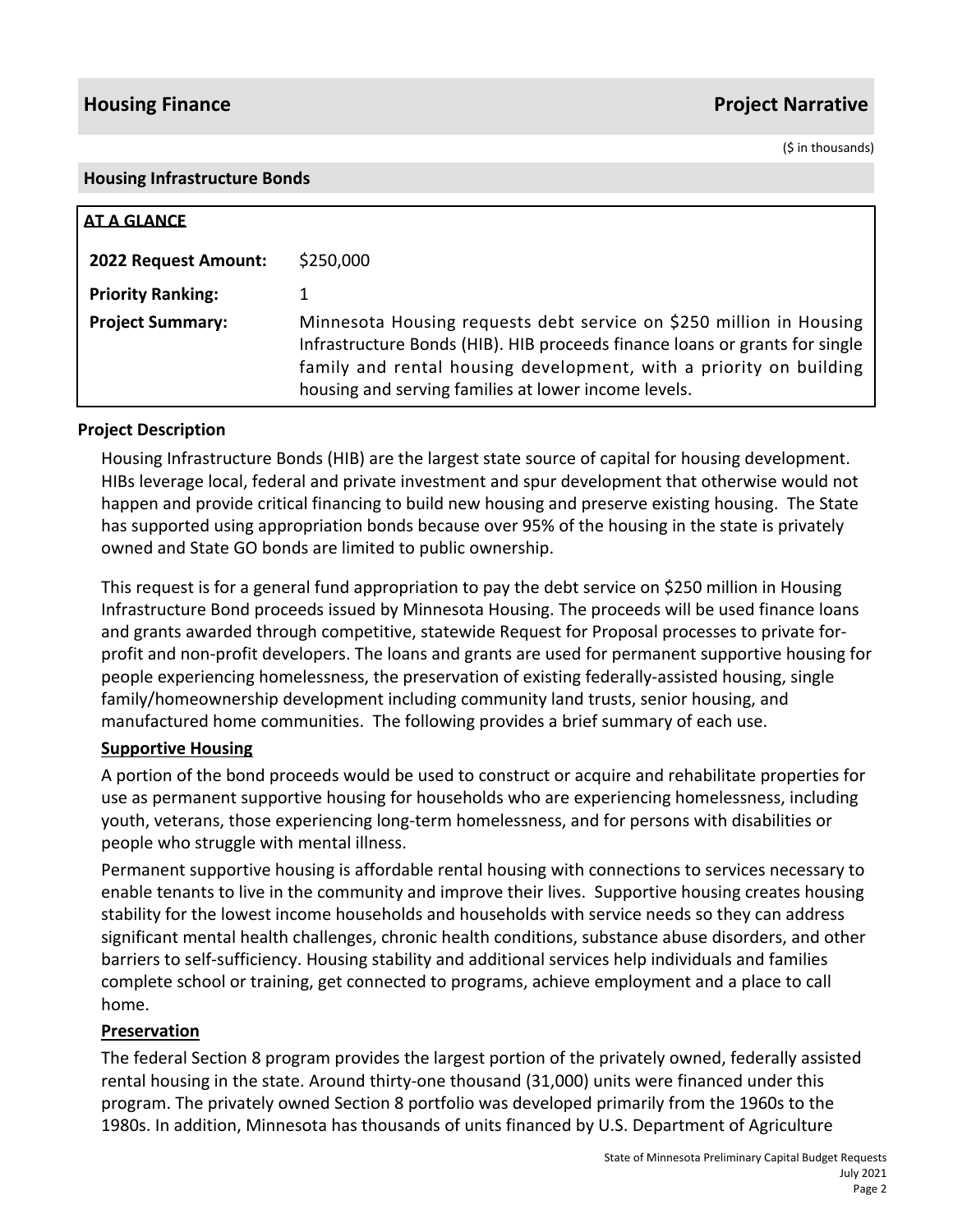Rural Development that are of a similar age.

As these properties age, or as the subsidy contracts and regulatory agreements expire, there is risk that these units may be lost due to physical deterioration, conversion to market rate rents, or diminished capacity of the ownership entity. When ownership transfers, significant capital is often needed and can be provided by Housing Infrastructure Bonds to ensure that properties can remain in the program and affordable for decades into the future. If the properties are not preserved, the federal subsidies are lost to the state.

# **Senior Housing**

Housing Infrastructure Bond proceeds are available for the acquisition, rehabilitation, adaptive reuse or new construction of senior housing. Funding would be used for housing affordable to seniors (55 years of age and older) earning between 30% and 50% of Area Median Income. New construction senior housing at these income levels is currently not broadly being met by the market.

# **Single Family Development**

New in 2019, Housing Infrastructure Bond proceeds can be used to finance forgivable loans for the acquisition, rehabilitation, adaptive reuse, or new construction of single-family housing. These resources are also used for community land trusts. Community land trusts are non-profit organizations that acquire and own land for the long-term. The community land trust leases the land to a low- or moderate – income homeowner who purchases the building on the land held in trust.

# **Manufactured Home Communities**

Housing Infrastructure Bond proceeds can be made available to finance the acquisition, improvement, and infrastructure including storm shelters and community facilities, of manufactured home communities.

## **Potential New Uses**

Minnesota Housing will be exploring potential new uses to Housing Infrastructure Bonds resources. Previous Governor recommendations include rental housing new construction at 50% AMI or below. Any new uses will take into consideration other capital funding that may be available such as through the State Fiscal Recovery Fund, any federal action on an infrastructure bill and the implications of issuing debt to finance to affordable housing compared with other financing sources.

# **Project Rationale**

**Minnesota needs to build more housing, especially for those with the lowest incomes.** Minnesota needs to build 300,000 homes statewide by 2030, including at least 2,500 each year for those earning \$30,000 or less. The private market cannot or will not produce new units at these incomes without public investment.

**We need to preserve more housing.** About 10,000 of the over 30,000 HUD Section 8 units have contracts that expire in the next four years, putting them at risk of being lost permanently. The state's Section 8 portfolio is aging and in need of capital for rehabilitation to preserve the affordability of these properties that exist in all 87 counties.

**More people are experiencing homelessness.** Unsheltered homelessness has increased 125% since 2015. Around 8,000 people experience homelessness each night, around1,650 of whom are sleeping outside, unsheltered. More than 9,000 children are homeless or highly mobile in school districts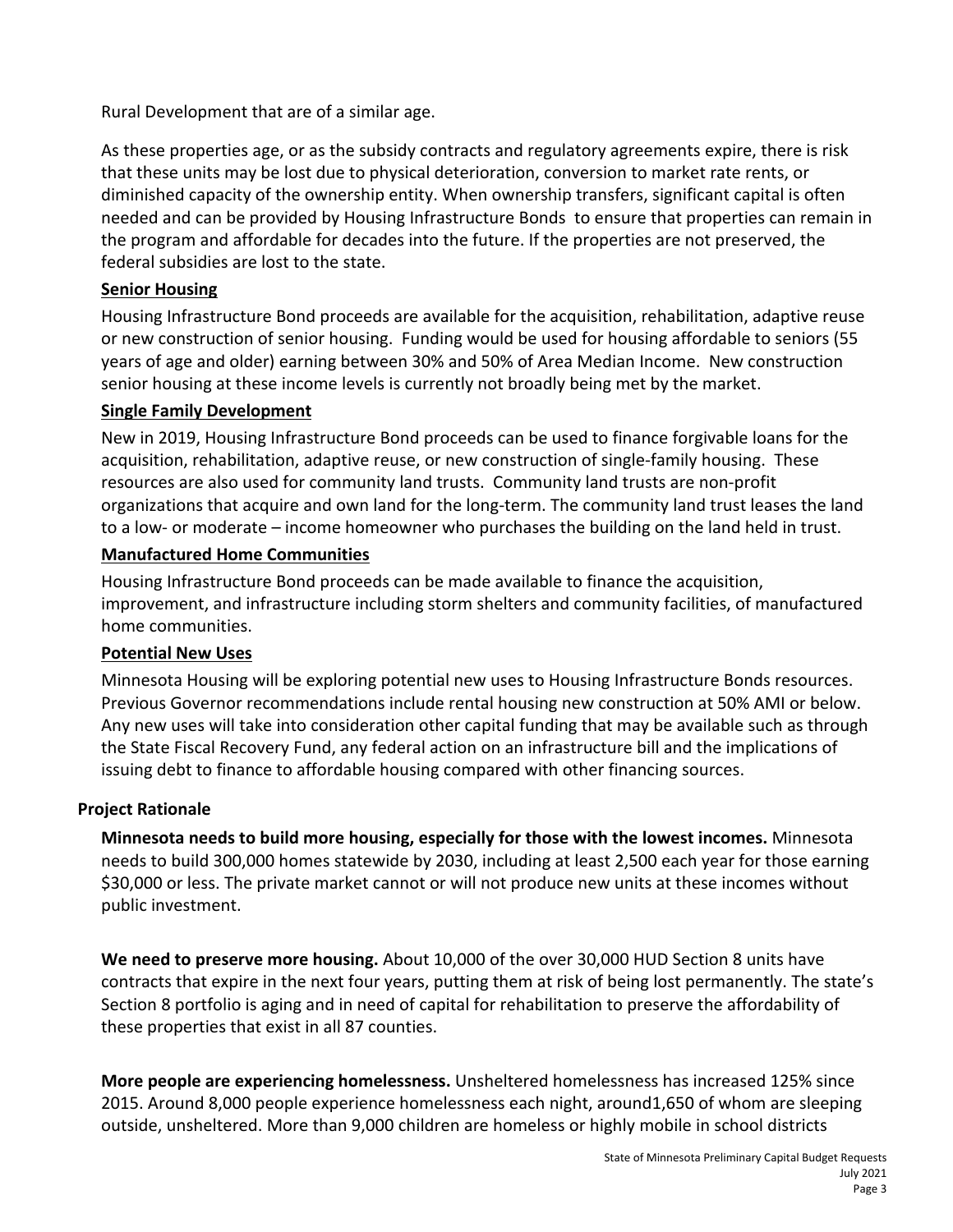across the state.

**Housing instability is impacting more Minnesotans.** Nearly 150,000 renter households making less than \$50,000 a year are considered severely cost-burdened, meaning they spend more than 50% of their income on housing.

**The housing shortage is limiting economic growth.** The shortage of housing in the Twin Cities metro area could limit job growth and reduce Gross Regional Product by \$215 million annually.

**We need more investments.** Minnesota Housing is typically able to finance only one in three or four rental developments.

## **Project Timeline**

Housing Infrastructure Bond proceeds are awarded statewide through several statewide, competitive application processes. One for rental housing, another for single family development and another one for manufactured home communities. If approved in the 2022 legislative session, the funding would be awarded to rental housing, single family development and manufactured home communities beginning in the fall of 2022.

#### **Other Considerations**

## Heading Home Plan – Housing Stability for All Minnesotans

The Minnesota Interagency Council on Homelessness is comprised of 12 State agencies, the Met Council and the Governor's Office and is accountable for leading the state's efforts to achieve housing stability for all Minnesotans through the Heading Home Plan. The Council is lead by Lt. Governor Flanagan, and co-chaired by Commissioner Harpstead from Department of Human Services and Commissioner Ho from Minnesota Housing.

Housing Infrastructure Bonds are a critical tool to building new rental housing and preserving housing that's affordable at the lowest-income levels. Housing Infrastructure Bonds are the main source of state capital to build permanent supportive housing, which pairs affordable housing with access to services.

## Green Communities Criteria

Minnesota Housing has adopted a sustainability policy and implemented the Enterprise Green Communities criteria for all new developments and for substantial rehabilitation projects funded by the agency. The Green Communities criteria will apply to developments that are selected to receive housing infrastructure bond proceeds. The criteria cover a range of items related to energy efficiency and the environment including efficient lighting, use of renewable energy, low-impact development, water-conserving fixtures, and integrative design.

## **Impact on Agency Operating Budgets**

This request does not impact Minnesota Housing's operating budget. Minnesota Housing does not use General Fund appropriations for operating expenses. The developers applying for funding are expected to meet their operating costs through the income they receive from rents, or in the case of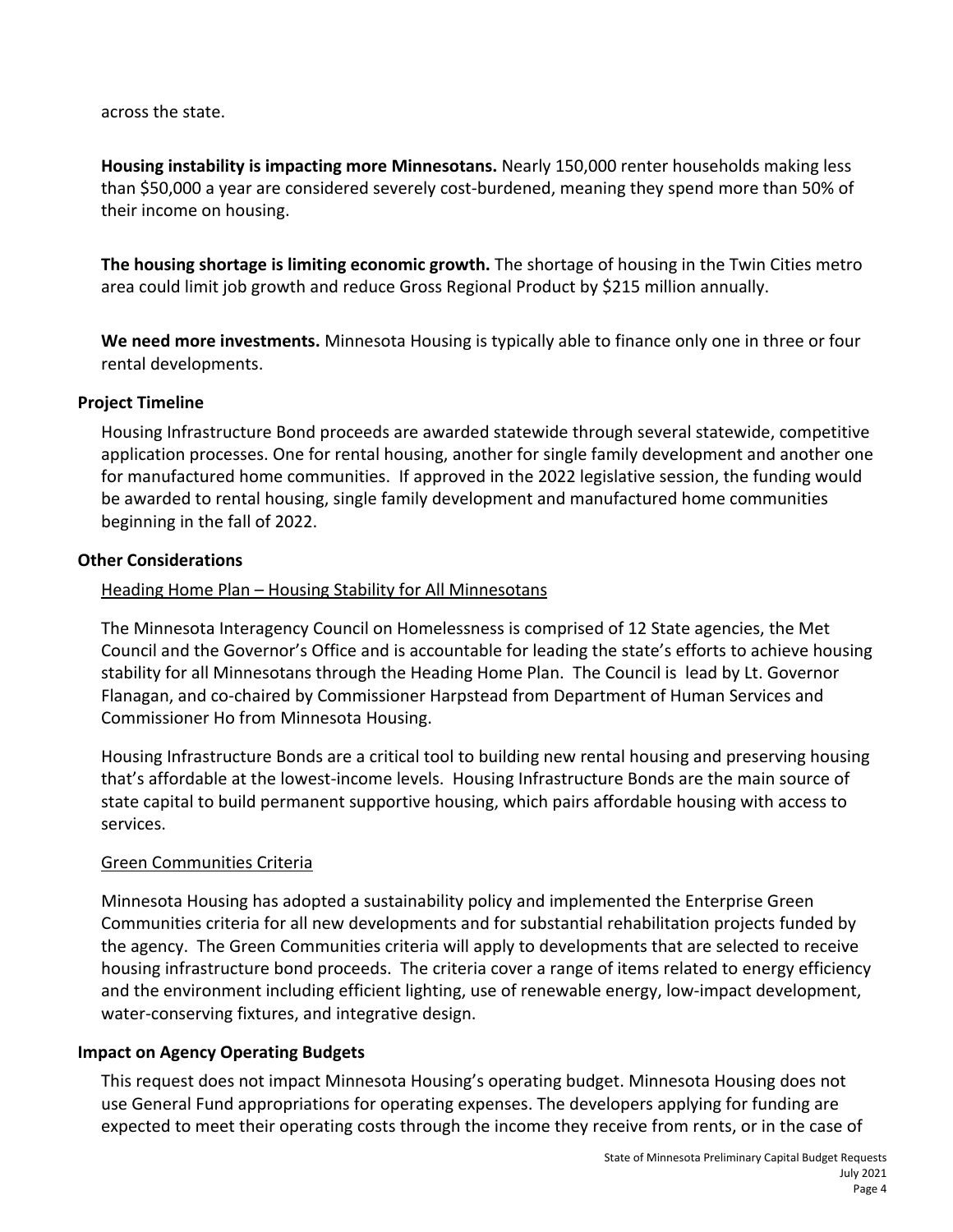community land trusts, through income from the land lease.

#### **Description of Previous Appropriations**

In 2012, we awarded \$30 million in Housing Infrastructure Bond proceeds to projects that preserve existing federally subsidized rental housing, create new permanent supportive housing opportunities, and to stabilize communities impacted by the foreclosure crisis. The bond proceeds were committed in 2012 and were used to construct or preserve 472 units of housing.

In 2014, we awarded \$80 million in Housing Infrastructure Bond proceeds to projects for the same purposes. The bond proceeds were committed in 2014 and were used to construct or preserve 1,239 units of housing.

In 2015, the Legislature authorized an additional \$10 million in Housing Infrastructure Bond proceeds. These proceeds were used to construct or preserve 162 units of affordable housing.

In 2017, the Legislature authorized an additional \$35 million in Housing Infrastructure Bond proceeds. The Legislature also authorized an additional \$20 million in Housing Infrastructure Bond proceeds using previous debt service appropriations, due to low interest rates on the bonds issued in 2014 and 2015. This total of \$55 million in Housing Infrastructure Bond proceeds was awarded to projects in fall 2017 and impacted 507 homes.

In 2018, the Legislature authorized an additional \$80 million in Housing Infrastructure Bond proceeds, with \$30 million of that amount dedicated to permanent supportive housing for households behavioral health needs. \$28.4 million was awarded in the fall of 2018, which impacted 406 homes.

In 2019, during the 1st Special Session, the Legislature approved an additional \$60 million in Housing Infrastructure Bond authorization. This amount will be added to just under \$60 million in existing authorization and awarded in the fall of 2019.

In 2020, during the 1st Special Session, the Legislature approved an additional \$100 million in Housing Infrastructure Bond authorization. Most of that authorization was awarded at the end of 2020 and early 2021.

#### **Project Contact Person**

Ryan Baumtrog Assistant Commissioner for Policy and Community Development 651-296-9820 ryan.baumtrog@state.mn.us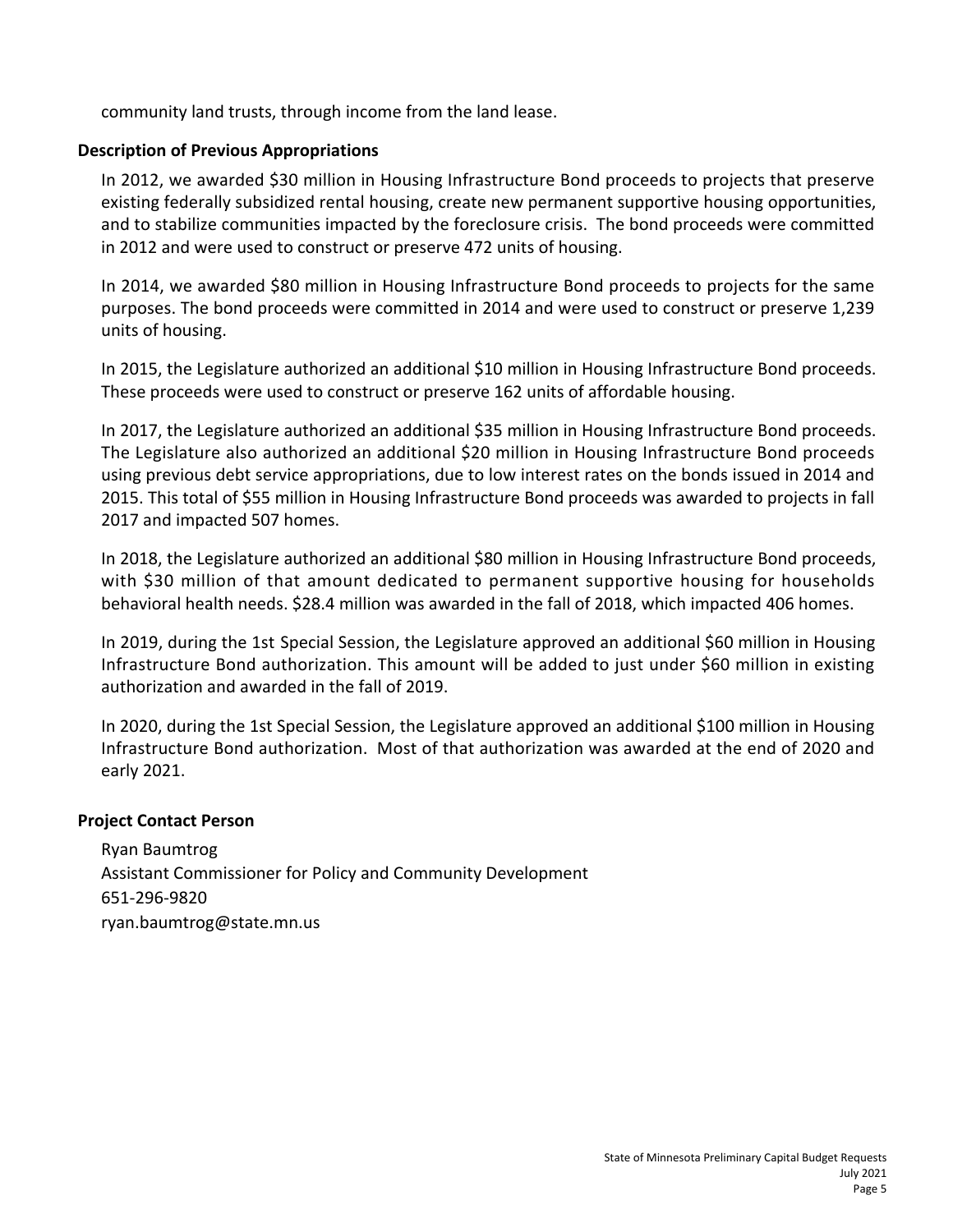# **Housing Finance Project Narrative**

(\$ in thousands)

#### **Public Housing Rehabilitation**

| AT A GLANCE                 |                                                                                                                                                                                                                                                                                                |
|-----------------------------|------------------------------------------------------------------------------------------------------------------------------------------------------------------------------------------------------------------------------------------------------------------------------------------------|
| <b>2022 Request Amount:</b> | \$60,000                                                                                                                                                                                                                                                                                       |
| <b>Priority Ranking:</b>    |                                                                                                                                                                                                                                                                                                |
| <b>Project Summary:</b>     | Minnesota Housing requests \$60 million in General Obligation bond<br>proceeds to preserve existing public housing to keep it decent, safe and<br>healthy for its low income residents. Throughout the state, approximately<br>6,000 units of housing will be rehabilitated with this funding. |

#### **Project Description**

The requested funding will provide investments in aging public housing stock that is in need of repairs. The housing can be found in all 87 counties, comes in all sizes and types, from scattered single family housings to high rise apartments for elderly families. Nearly 66% of households residing in public housing are seniors or people with disabilities, and about 33% are families with children.

Funding will provide improvements in fire suppression systems, accessibility improvements, heating and cooling systems, building envelopes, energy efficient windows, elevators and other critical health and safety items. Priority will be given to projects that address health and safety needs and reduce building operating costs.

The resources will be awarded through a competitive application process. Eligible applicants are local public housing authorities.

#### **Project Rationale**

Public housing is existing affordable housing that serves some of the lowest income residents of the state, including many seniors, persons with disabilities and families with children. Public housing is owned and managed by local public housing authorities and financed by the federal government.

More than 21,000 public housing units are owned and operated by around 120 public housing authorities throughout 87 Minnesota counties. Nearly 75 percent of the residents have incomes under \$15,000 per year. Residents pay 30 percent of their income toward rent. More than 90 percent of public housing units in the state are over 20 years old. It is critical that we preserve this housing stock for the state's lowest income residents.

This capital request may be impacted by a federal infrastructure bill and appropriations to the Public Housing Capital Fund in the upcoming FY 2022 federal budget.

#### **Project Timeline**

Funding will be awarded through a statewide, competitive request for proposal. If funding is provided during the 2022 legislative session, we anticipate that funds would be available by fall of 2022 with